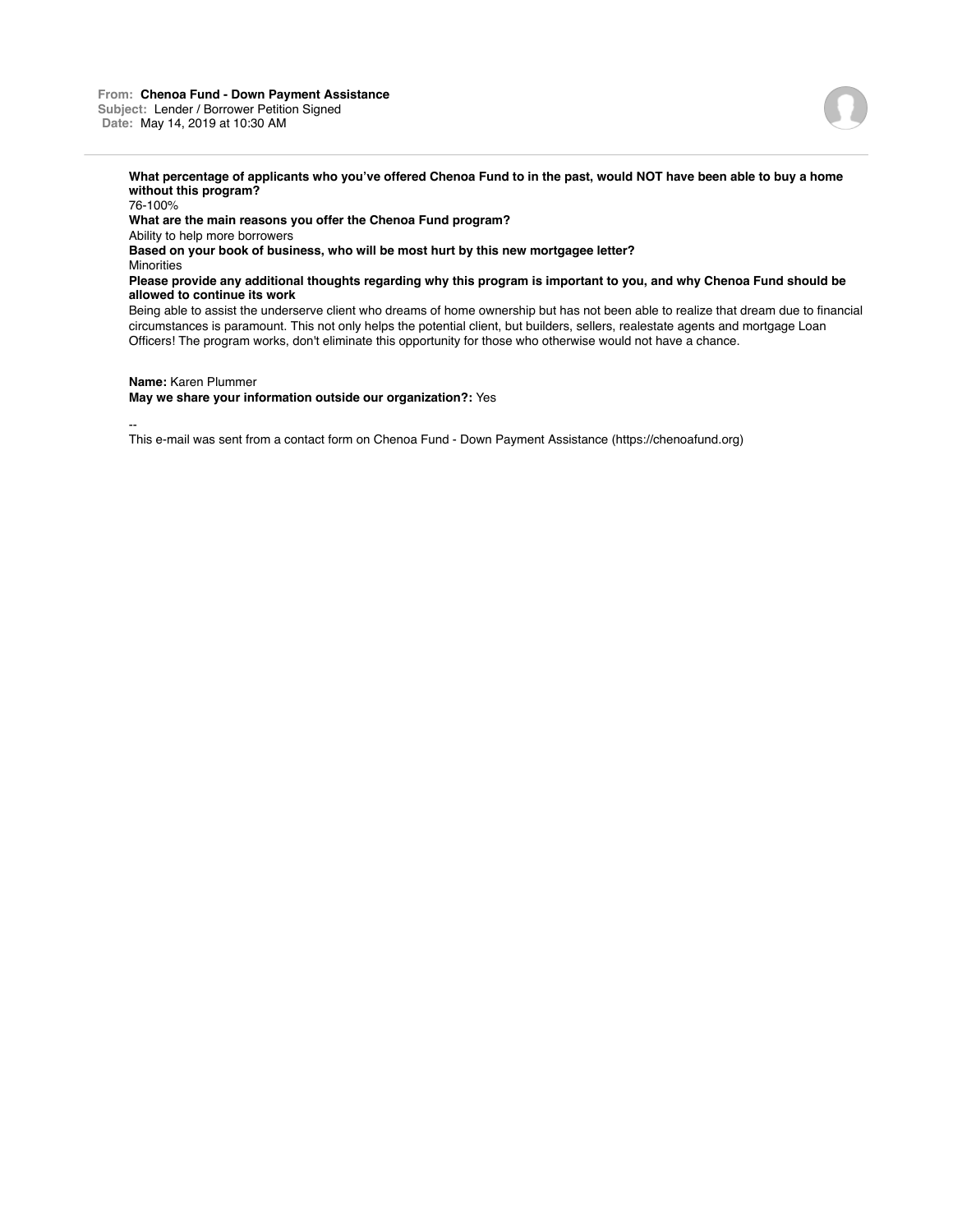**May we share your information outside our organization?:** Yes

**What percentage of applicants who you've offered Chenoa Fund to in the past, would NOT have been able to buy a home without this program?**

76-100%

**What are the main reasons you offer the Chenoa Fund program?**

Ability to help more borrowers, Unique program features

**Based on your book of business, who will be most hurt by this new mortgagee letter?**

All Races Equally

**Please provide any additional thoughts regarding why this program is important to you, and why Chenoa Fund should be allowed to continue its work**

The ability to offer this program to first time and non first time home buyers is HUGE. Also, the flexibility in the income requirements allow us to help more home buyers.

--

This e-mail was sent from a contact form on Chenoa Fund - Down Payment Assistance (https://chenoafund.org)